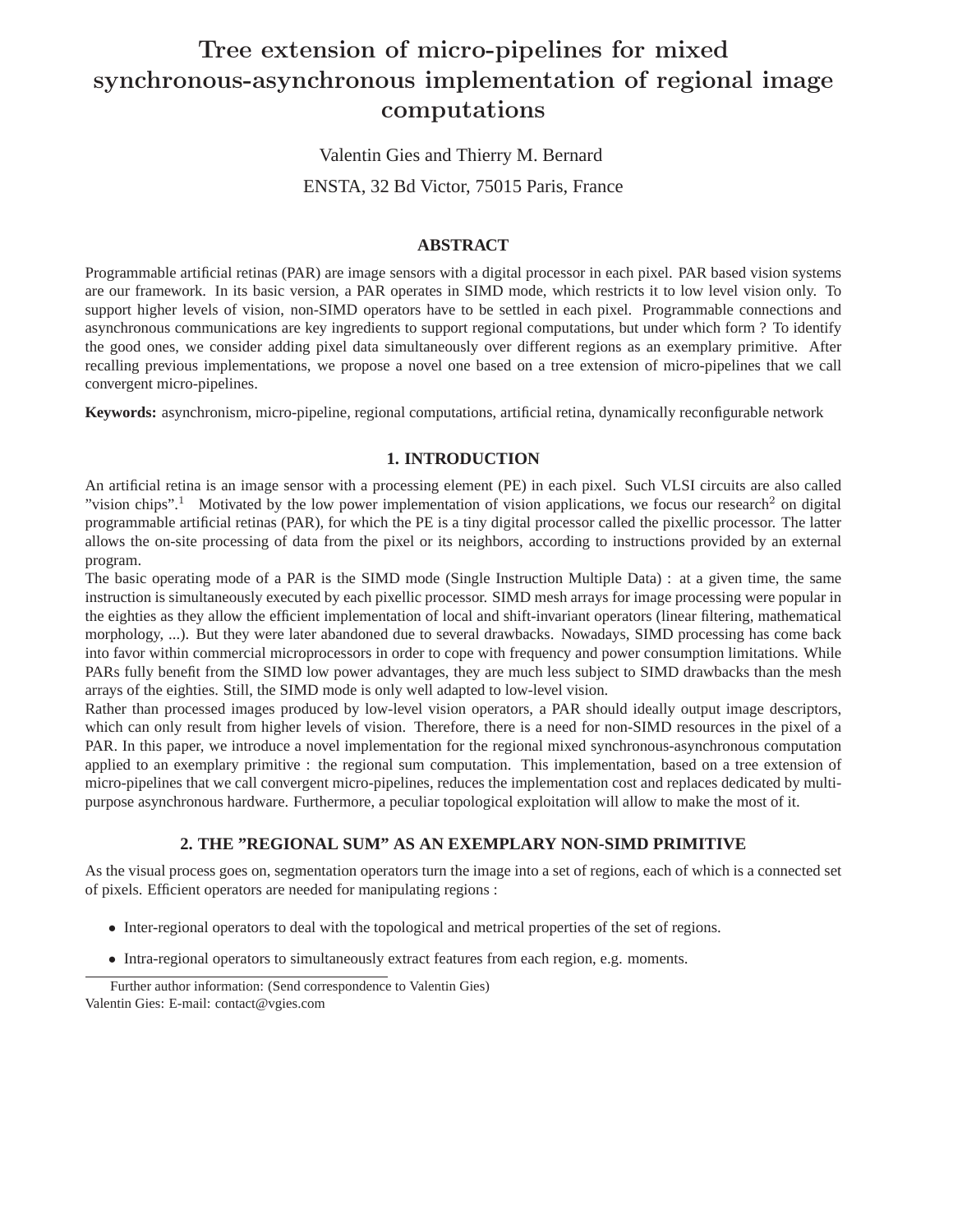Obviously, intra- and inter-regional operators intimately interact during segmentation (e.g. split and merge) and after it.

In contrast with neighbor-to-neighbor communications used in PARs for low-level vision :

- Inter-regional operators need communication between sparse and distant pixels, each representing a different region. This requires a "segmentation-dependent" communication network over the PAR array.
- Intra-regional operators raise similar issues within each region.

Programmable neighbor-to-neighbor connections<sup>3</sup> allow to implement data-dependant communication networks within the SIMD framework, but with very poor synchronous performances. In the synchronous case :

- The communication speed is limited to "one pixel farther per clock cycle".
- Especially for region-to-region communication, only a small proportion of pixels are active at at time, whereas energy is spent to send instructions to all of them.

Suppressing the two above drawbacks leads to use asynchronous instead of synchronous communication. Thus PARs have to feature programmable connections and asynchronous communication to efficiently handle regions. Is it enough ? To carry on the investigation, it is now worth considering the particular but exemplary case of the "regional sum". Given an integer number in each pixel, how to simultaneously compute the sum of these integers over each region ? The regional sum is an intra-regional operator. There is no efficient solution to implement it in the SIMD framework. But it seems that programmable connections and asynchronous communications are not enough to help. In the next sections, we first review the few solutions that have been proposed by others to this problem and then describe a novel one, based on the use of micro-pipelines.

#### **2.1. Linear bit-serial multi-input adder**

The difficulty for computing a sum with SIMD operators is due to the necessity of moving data. In order to overcome this problem, data must be added locally. To do this, a possibility is to chain pixels with an adder operator inside the pixel. The operator will have to add the binary value provided by the preceding pixel, and the local value. For digital sum computation, bits have to be processed one after the other, from less significant bit to most significant bit. In this case, one also has to sum the carry stored in each pixel during the computation of the preceding bit sum. Finally, the local operator has to be an adder able to compute the sum of 3 binary inputs. The operator used is a full adder. The principle of the global addition is explained in fig.1



**Figure 1.** Linear bit-serial multi-input adder process.

This solution has been proposed and implemented by  $in<sup>4</sup>$  using dynamically reconfigurable chains of pixels set by external programming.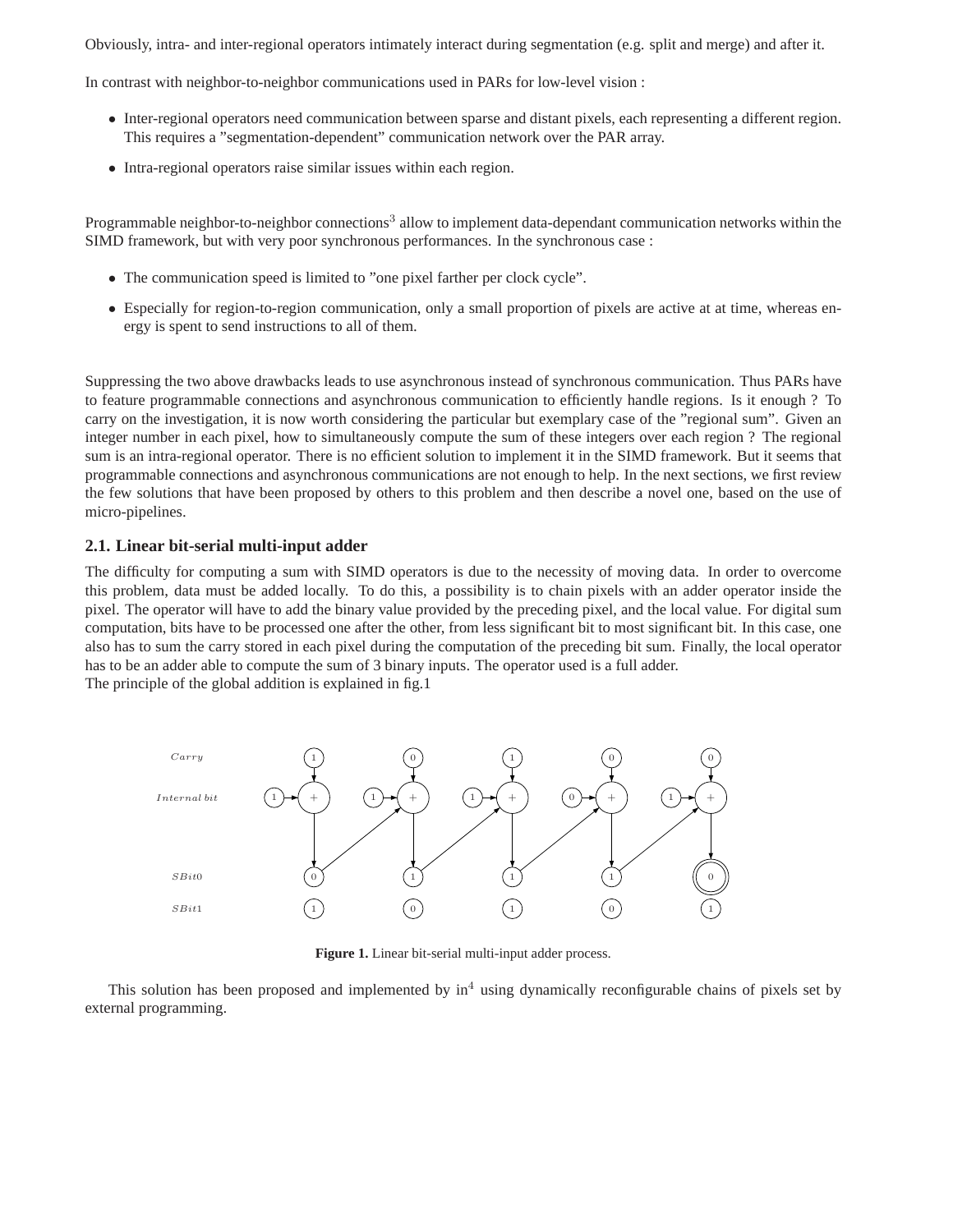#### **2.1.1. Sum algorithm**

In each processor, the full adder inputs are connected to local binary data (internal bit and carry) and to the preceding full adder less significant output bit (usually called the sum bit). The least significant output bit is connected to the next full adder input in the chain. This bit can also be seen as the parity of the number of 1's input to the full adder in that pixel. By associativity of the parity operator, the result at the end of the chain can be interpreted as the parity of the number of 1's among all local binary inputs in the chain (fig.1). This value is also the least significant bit of the sum of local binary data of the whole region.

To start the regional sum algorithm, the least significant bit of the operand in each pixel is placed in the internal bit while all carries are reset. The first step is to run the global combinatorial sum computation and to get the least significant bit of the sum in the adder at the end of the chain (displayed as a double circled *Sbit0* in fig.1). The second step is to move the most significant bit (called *SBit1* in fig.1) of each full adder in the carry bit. Besides, local values corresponding to the next bit of the operands are loaded in the internal bit of the pixel.

Then, the process is iterated to produce each bit of the sum, as the output of the processor in the pixel at the end of the chain.

This algorithm computes the regional sum in N combinatorial operations where N is the number of bits required to represent the sum. These combinatorial operations are executed in a synchronous sequence.

Since the regional sum operator is based on the ripple propagation, from pixel to pixel of parity information from the beginning to the end of the chain, we consider it as an *asynchronous* operator.

#### **2.1.2. Limitations**

Although this implementation allows to compute the regional sum quickly, the main problem is that a chain is a linear structure (cf. fig.2), and it is impossible to cover arbitrary connected sets of pixels with chains. Figure 3 shows a simple example of this impossibility. In such a situation, a tree-based bit-serial multi-input adder is needed instead of a linear one.



# **2.2. Tree bit-serial multi-input adder**

In this part, we will propose a bit-serial multi-input adder which can be used to compute a sum on an arbitrary region. The region is considered in 4-connectivity, for which a pixel is connected to its four closest neighbors only.

The asynchronous algorithm used to compute the regional sum is an extension of the linear bit-serial multi-input one presented in previous section. The main difference is the tree structure of the global adder.

What is a tree ? It is a direct acyclic graph.<sup>5</sup> That means there is no loop (it is impossible to find 2 points connected by more than one direct subgraph) and there is only one root in it. The acyclic property is needed for using non idempotent associative operators (such as sum) on a graph. $6$  The root is be used to collect the sum information computed on the graph. Every pixel in the region is connected to this root through a direct graph (fig. 3). As a consequence, inputs of the adder are connected to local binary data (internal bit and carry) and to *all* the directly preceding full adder least significant output bits in the tree.

For this reason the amount of logic in each pixel depends on the tree-arity. In 4-connectivity, each pixel different from the root can be connected to up to 3 neighbors as input of the adder, the fourth one being necessarily connected to the output of the adder. Taking into account the 2 local binary data, a total of 5 binary inputs are needed for the local adder. A Wallace tree analysis shows that 2 full adders plus one half adder are needed to perform this task in a combinatorial way.

In 8-connectivity, the adder would have been needed 5 full adders and 2 half adders. This solution has been implemented in the Associative Mesh of Orsay<sup>7</sup>.<sup>8</sup>

Then, the algorithm used to compute the sum is very similar to the one described in section 2.1.1. The difference lies in the number of inputs of the adders.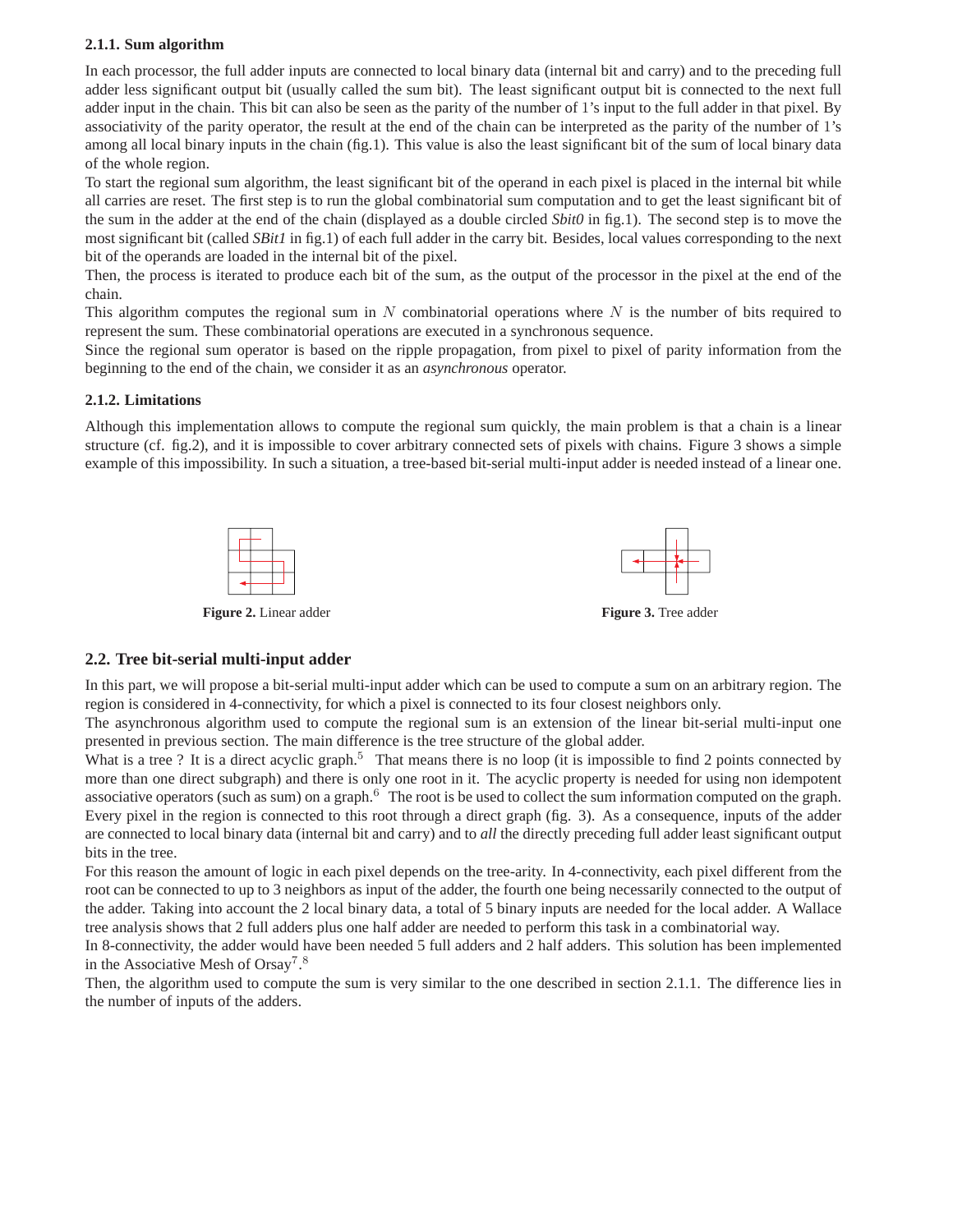At this point, one main issue is still remaining : how can we install a spanning tree over a region using a fast enough procedure regardless of the region shape ?

#### **2.2.1. Asynchronous spanning tree installation**

A spanning tree cannot be settled efficiently in a synchronous way, because the number of steps of the algorithm would grow linearly with the geodesic diameter, and it would take a long time. So, we have to perform this task in an asynchronous way.

The asynchronous algorithm used is the following one. At initialisation, all connections between pixels of a same region are established. All pixels are inactives and a root is chosen, deterministically or at random. Then the root is activated, and communicate its state to the neighbor pixels. Each activated pixel keeps in memory the connection through which it was activated, and forward its active state to its neighbors. This process propagates asynchronously throughout the region until all pixels are active. The oriented spanning tree is obtained looking at the unique connections used for the activation of each pixel.

As explained before, a spanning tree is a direct acyclic graph, that means each pixel must have only one antecedent. During the algorithm, a pixel may have to choose between 2 or more antecedents if they want to activate the considered pixel at the same time. For this reason an arbiter is needed in each pixel.

#### **2.2.2. Tree bit-serial multi-input adder implementation in 4-connectivity**

The different components needed to perform regional sum computation and spanning tree installation have been defined before. In addition to these functionalities, an SIMD part is present for the synchronisation of the asynchronous phases, for the synchronous local computation and for data storage. This SIMD part has already been largely reported in the literature<sup>92.10</sup> According to the specifications defined, the elementary processor structure of the tree bit-serial multi-input adder is described in fig. 4.



**Figure 4.** Tree bit-serial multi-input adder processor

# **2.2.3. Limitations**

The tree bit-serial multi-input adder proposed in fig 4 is a generalization of the linear bit-serial multi-input structure. The impossibility of covering arbitrary pixel subsets with chains has been coped with, but the proposed solution has an important hardware cost. The pixel adder has been transformed into a more complicated one, and an arbiter has been added to set up spanning trees (cf. section 2.2.1).

In 4-connectivity, the hardware cost of a 4-input arbiter is about 30 transistors, and 58 transistors for the 5-input adder. In addition, 6 more transistors are needed for the 4-input, 3-output multiplexor used to limit the size of the adder.

In 8-connectivity such as in the Associative Mesh of Orsay, $8$  an 8-input arbiter and a 9-input (8 neighbors and an internal bit) adder are used. The arbiter cost is about 120 transistors, and the adder cost (built with 5 full adders and 2 half adders) is about 140 transistors.

Even if these 2 structures are adequate from an algorithmic viewpoint, the number of transistors needed forbids the VLSI integration of a large size PAR.

This limitation would get worse in a N-connectivity network. In such a situation we get the following results :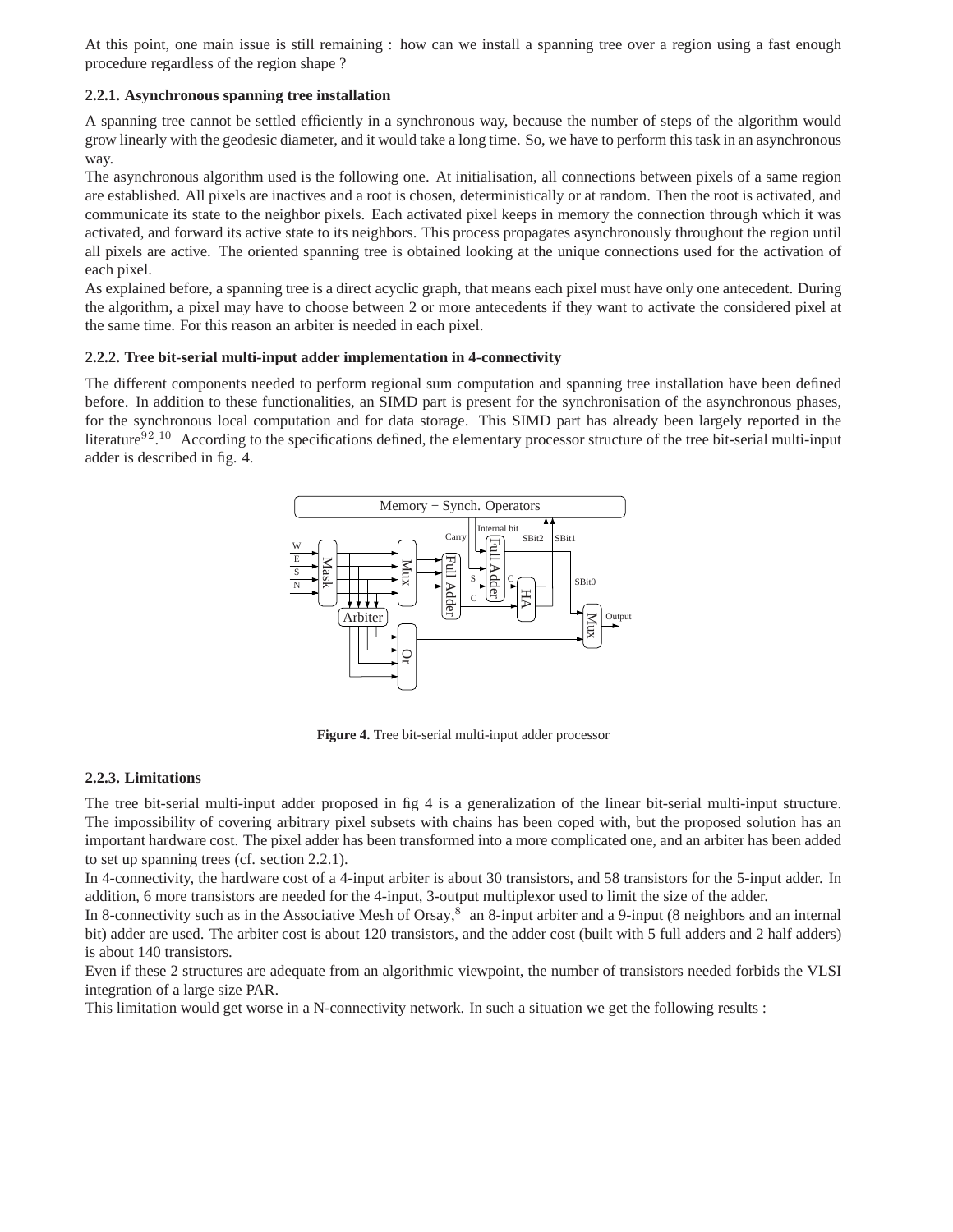1. Number of transistors needed for an N inputs arbiter :

$$
T_{arbiter} \simeq 14(N-1) + 2N \log_2(N)
$$

2. Number of transistors needed for an  $N$  inputs adder :

$$
T_{adder} \simeq 24(N - log_2(N + 1))
$$

Another limitation of the tree bit serial multi-input adder is the use of a dedicated hardware structure for computing regional sums. Such a structure cannot be easily re-used for another computing task. With this approach, every new asynchronous function will require a specific hardware. As a consequence, asynchronous functions will be limited if the number of available transistors in each pixel is bounded, or at the opposite, many asynchronous functions will dramatically increase the hardware cost of each pixel.

#### **2.3. Conclusion**

Although the tree bit-serial multi-input adder is algorithmically adequate for regional sum computation, its hardware cost is prohibitive and it can not be use for another task easily. Less expensive and less dedicated alternative would be welcome.

#### **3. CONVERGENT MICRO-PIPELINE ADDER**

To overcome the difficulties put in evidence in the previous section, asynchronous operators must be reconsidered in order to reduce them to the strict minimum needed to compute a sum over a spanning tree, and to set up this tree.

Preliminary step of the sum algorithm is the installation of the spanning tree. For this task, the arbiter (which is the operator used to construct the tree, cf. 2.2.1) is necessary and cannot be removed from the elementary processor. Consequently, let's make the most of it.

The arbiter's role is to choose one and only one signal out of the active ones. Only one output of the arbiter can be active. With this behavior, an arbiter can be seen as an automated multiplexor which can select the input corresponding to the first arrived data, and which can change the selected input when the selected data becomes inactive. In order to deactivate the selected input data when there is no need to keep it active, it is necessary to know when this data has been transmitted to the next processor. This functionality corresponds to the control structure of micro-pipelines introduced by I.E. Sutherland<sup>11</sup>.<sup>12</sup> Once micro-pipelines adopted to connect neighbor pixels, getting a tree structure requires the ability of merging 2 or more micro-pipelines. Gathering an arbiter and micro-pipelines precisely yield this ability. The corresponding structure is shown on fig.5 and we call it *convergent micro-pipelines*.



**Figure 5.** Convergent micro-pipeline structure.

This structure allows to propagate tokens from pixels to pixels through the spanning tree, heading for the root. A token is a set of one or several adjacent pixels where the micro-pipeline is at the logical active state. Unlike the global adder use in previous sections, no operation is performed during the propagation of a token through the tree. However, the number of tokens present in the spanning tree remains constant. The operator just propagates them towards the tree root. For example, if 2 tokens arrive simultaneously at 2 inputs of a convergent micro-pipeline, the arbiter blocks one token during the transmission of the other one. The blocked one is transmitted afterwards.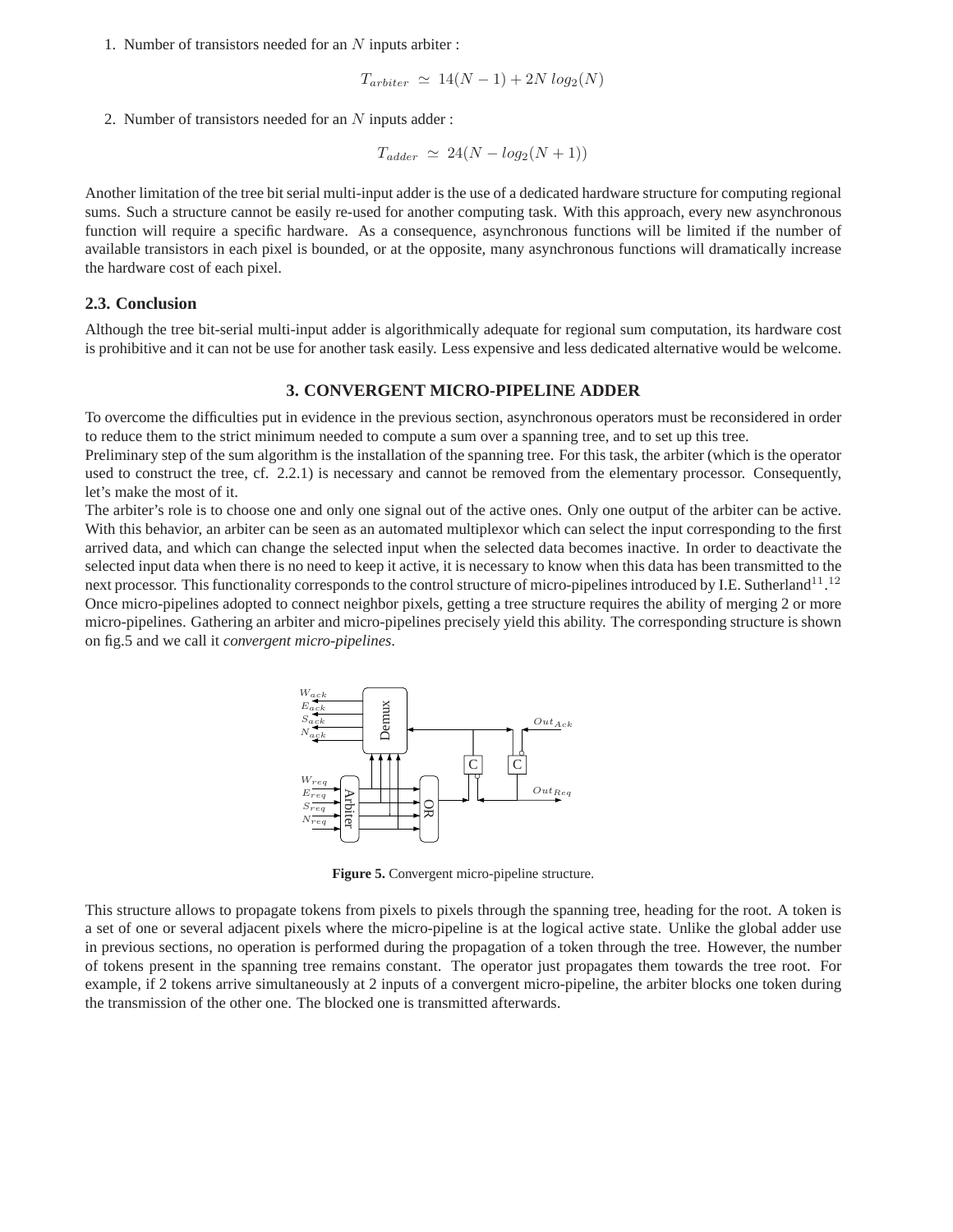Since no operations are done during the propagation phase, computations are performed in a synchronous way after the token propagation. This approach reduces the hardware cost since it uses less dedicated operators inside the pixel.

The elementary processor including convergent micro-pipeline is shown in fig. 6. As can be noticed, the hardware structure as been greatly simplified. The hardware cost of the convergent micro-pipeline is about 52 transistors in 4-connectivity, which amounts to a 50% cut in transistor budget compared with the solution of fig. 4. This 50 transistors saving corresponds approximately to the hardware cost of the adder that has been removed. Hardware savings are even more important in 8 connectivity, up to 130 transistors in a pixel.



**Figure 6.** Convergent micro-pipeline based processor

#### **3.1. Region sum algorithm**

The ability of convergent micro-pipeline operator to gather tokens towards the spanning tree root, provide a way to compute the regional sum without a combinatorial adder in the pixel. First, the algorithm used to set up the spanning tree is the same as the one described in section 2.2.1. As emphasized in section 2.1.1, the least significant bit of a sum of tokens is the parity of this sum. Following this idea, an operation eliminating pairs of adjacent tokens will not change the parity of the set of tokens.

Sum computation is performed with the following algorithm. A token is placed in each of pixel participating to the sum computation (fig.7a). After propagation of these tokens towards the root (fig.7b), pairs of tokens are eliminated by pairs in a synchronous way (fig.7c). This elimination does not depend on tree topology : considering the whole array of pixels as a checkerboard, each white pixel tries to couple its own token with the token located on e.g. its northern black neighbor. That allows an efficient simple pixel pair synchronous SIMD elimination. The tokens remaining after the elimination are then propagated again (fig.7d) and then eliminated by pairs. The process is iterated until there is only 1 or 0 token remaining in the spanning tree. Necessarily, the remaining token will find itself at the root of the tree (fig.7e). This value is the least significant bit of the number of tokens (by eliminating pairs of tokens, the parity of the global number of tokens has not changed).

Actually, pairs of tokens are not eliminated as suggested in the previous paragraph, but replaced by a single token to be used at the next step of the algorithm. Now each step of the algorithm is meant to produce one bit of the sum from LSB to MSB. Then it is meaningful to consider that tokens have a weight. At the first step of the algorithm, the token weight is 1, then each time 2 tokens are coupled, they produce a token of which the weight is twice as large. While computing the  $i^{th}$ bit of the sum, the weight of the tokens moving in the spanning tree is  $2^i$ .

Proposed algorithm allows to compute a sum over a region without using a combinatorial adder in each pixel. This method allows to reduce the hardware cost of the elementary processor. However, the algorithmic cost of this method is increased. Using tree bit-serial multi-input adder (cf. section 2.2), computation of one bit of the global sum is performed with only one propagation through the spanning tree. Instead of that, using convergent micro-pipelines, requires a few propagations (typically 2 to 4). Still, the number of propagation remains linear with the number of bits needed to represent the sum.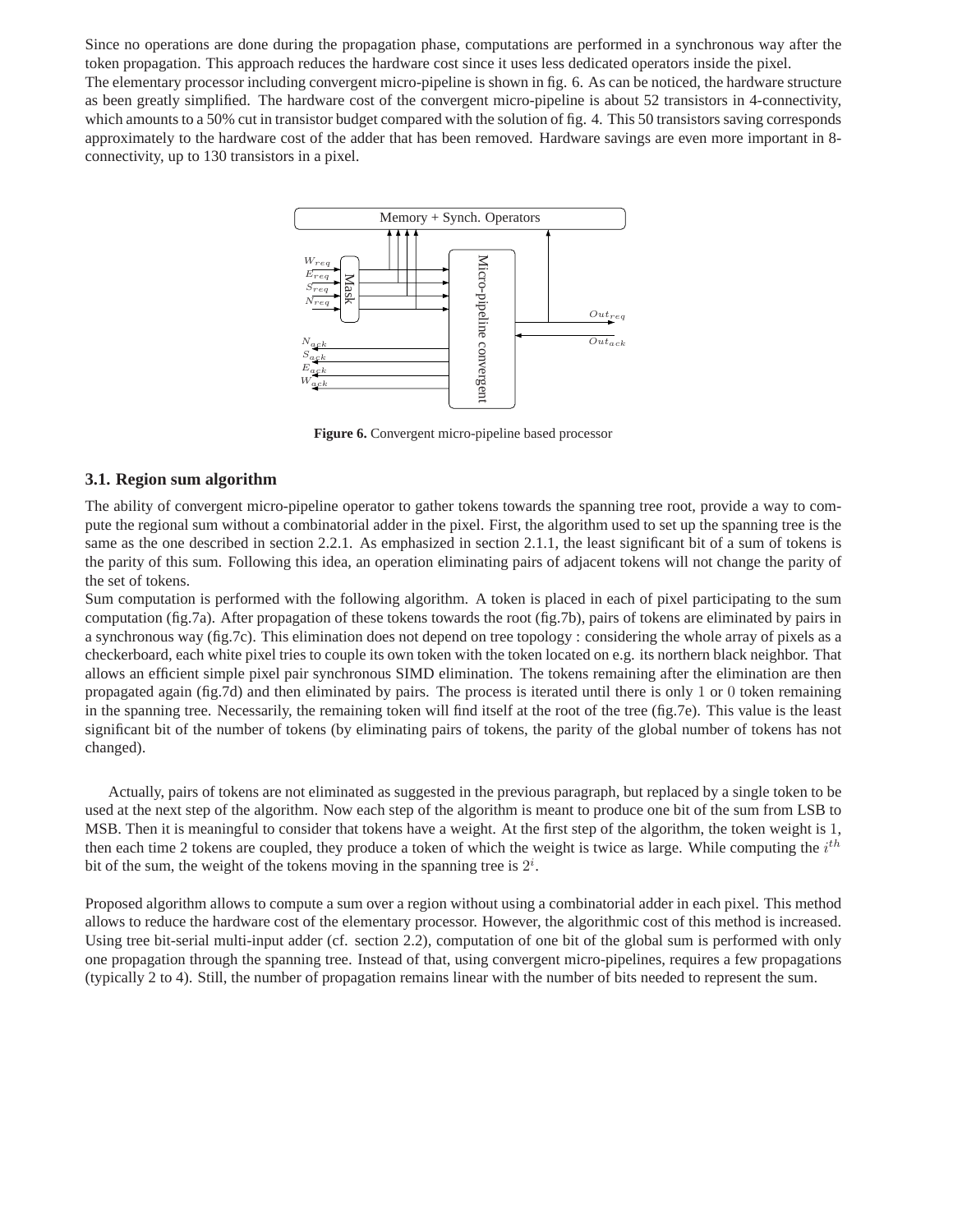



#### **3.2. Other algorithmic capabilities**

Beyond the reduction of the hardware cost, sum computation is done in a synchronous way, and without using a dedicated adder. Compared with existing solutions, the only hardware structure remaining is the propagation network. Dedicated hardware ressources have been removed from the circuit. Computation operations on the tokens being performed by standard synchronous operators after propagation phases, it is possible to imagine advanced algorithmic capabilities different from binary sum over a region, without adding new hardware.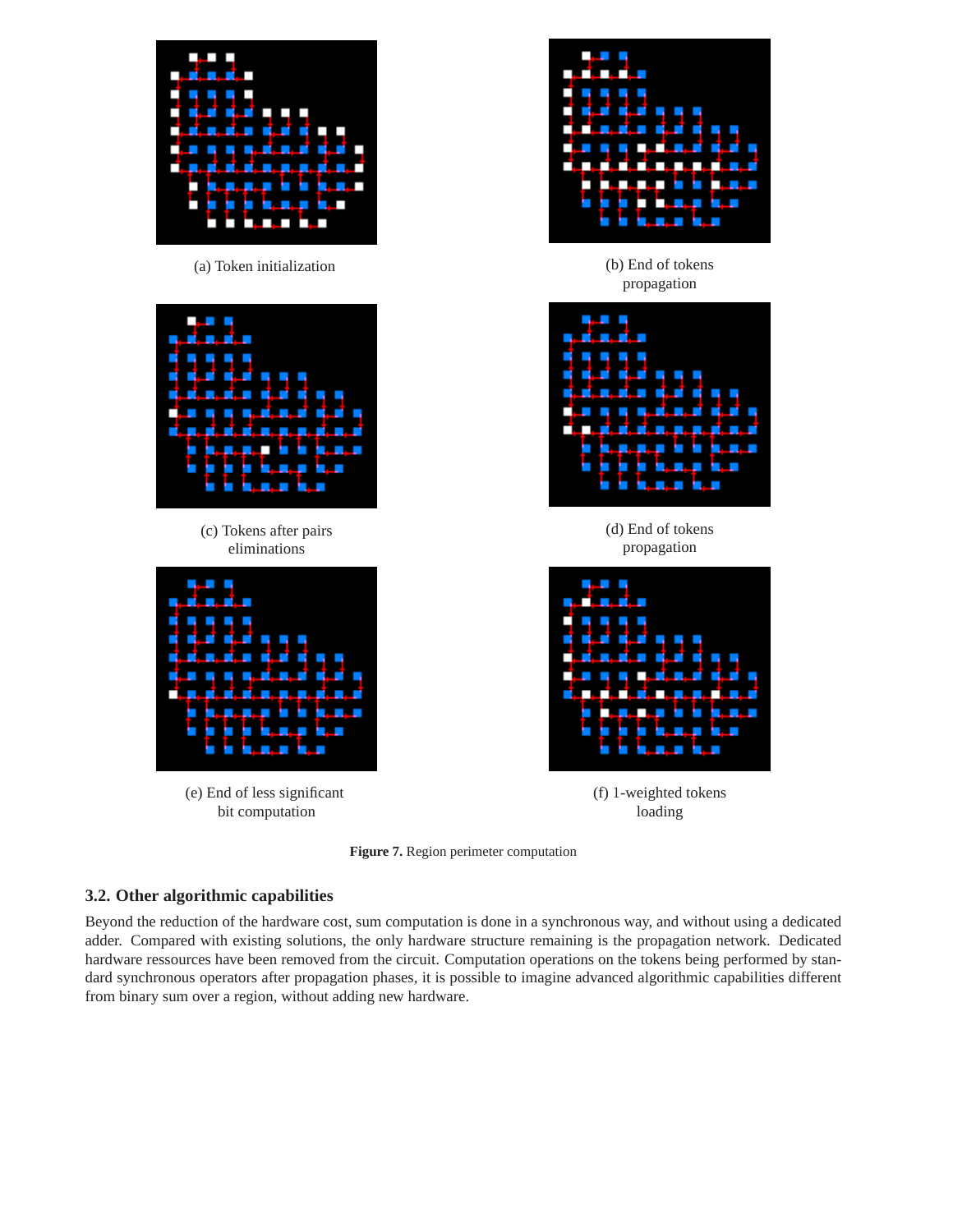For example, if elimination is performed on sets of 3 pixels instead of pairs of pixels, one token being generated for each set of 3 pixels deleted, we can compute directly a ternary sum (sum in ternary base) instead of a binary sum. This kind of operation cannot be performed efficiently with processors using a dedicated binary adder such as the tree bit-serial multiinput adder.

Using convergent micro-pipelines allows to overcome some limitations of dedicated functions such as binary adders. An extended survey of the field of possible applications has not been done yet, but as shown in the simple ternary-sum example, such a survey could lead to interesting new regional algorithmic primitives.

# **4. NETWORK TOPOLOGY FOR REGIONAL SUM COMPUTATION**

Hardware cost for implementing regional sum has been significantly reduced by the use of convergent micro-pipelines. However, the use of 4-input convergent micro-pipelines still have an important hardware cost. To cut this transistor expense, a lighter structure is desirable. When looking at an example of computing network, we notice that most of the cells exploits their 4-input convergent micro-pipeline as a simple micro-pipeline only. This is a waste of resources. Is there any way to better distribute the network, that allows the use of k-input convergent micro-pipelines with  $k$  smaller than 4 ?

First, let's recall that  $k = 1$  corresponds to simple micro-pipeline and is therefore insufficient. What about a 2-input convergent micro-pipeline ? Let's consider a computation network over a region with  $m$  pixels. Connecting these  $m$ pixels together in a tree structure requires exactly  $m - 1$  micro-pipelines, whatever convergent or not. How to settle them among  $m$  pixels ? Only one 2-input convergent micro-pipeline in each pixel could be enough. There are 2 main issues for implementing such a structure. The first one is the network topology needed to implement it, the second one is how to install the spanning tree.

# **4.1. Network topology**

We recall that a 4-connectivity network combined with the use of 2-input convergent micro-pipelines is insufficient to setup a network over an arbitrary shaped region. Let's consider a cross-shaped region of 5 pixels, such a region is an example of this impossibility (Fig. 9). A solution is to increase the connectivity level used. An 8-connectivity topology network could be an obvious solution to the problem, allowing vertical, horizontal and both diagonal connections. However, the hardware cost would be rather expensive. A better solution is to use 6-connectivity and 2-input convergent micro-pipelines. First, let's show that this solution fits our needs. For this, let's consider the pixel matrix as a hexagonal mesh (Fig. 8).

Thanks to hexagonal mesh properties, an arbitrary pixel configuration can be connected with only 2-input convergent



**Figure 8.** Transformation from square to hexagonal mesh

micro-pipelines. For example, installation of a spanning tree using only 2-input micro-pipelines over a 5 pixels crossshaped region is proposed (Fig. 9),whereas it was impossible to map in 4-connectivity.



**Figure 9.** Spanning tree over a cross-shaped region

6-connectivity is the lowest connectivity level allowing the connection of an arbitrary shaped region into a tree structure with only 2-input micro-pipelines, and it leads to the lowest possible hardware cost using convergent micro-pipelines.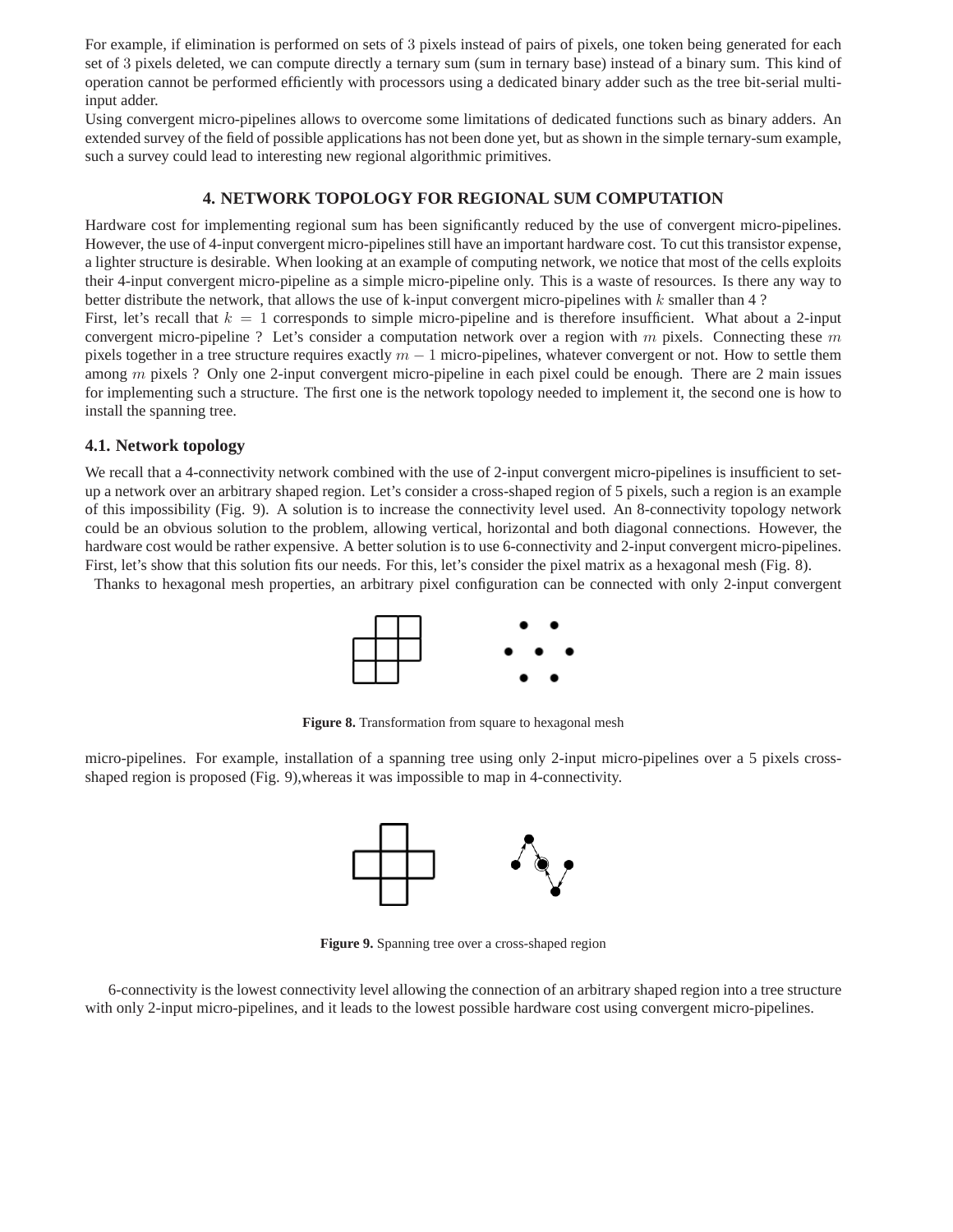# **4.2. Asynchronous spanning tree installation**

Using 4-input convergent micro-pipelines, installation of a spanning tree is a rather simple task. Starting from a fully connected network, a signal propagates from the tree root through the network until all pixels have been reached (cf. 2.2.1). Using 2-input convergent micro-pipelines, this task is much more difficult because at the initialization of the algorithm, each pixel can be connected to 2 pixels only, and not to all of its neighbors. Connecting all the neighbors is something simplifying the construction of the spanning tree but fortunately it is not really necessary. One as only to ensure that propagation starting from one pixel will reach all the other pixels of the region. That means every pixel of the region has to be connected to all other pixels. Such a region is called a strongly connected component (SCC). The issue is how to build a SCC in 6-connectivity using only 2-input convergent micro-pipelines.

# **4.2.1. Algorithm principles**

A way to solve this problem is to connect all the boundary pixels of the region into a clockwise oriented chain and then to connect all the pixels not connected yet and the boundary rings together. Fig.10 shows the original region at the top, and its corresponding hexagonal representation after the initialization of the connections at the bottom. As explained before, pixel inputs are connected to a maximum of 2 other pixels.

According to this connection method, boundary pixels are connected in a SCC (a ring is a simple SCC), and other pixels



Region being connected



Corresponding hexagonal region with connections initialized

Figure 10. Example of spanning tree initialization on a 4-connectivity region using a 6-connectivity interconnection network and 2-input micro-pipelines

are added to the SCC thanks to bi-directional connections, which ensures them to be part of the SCC. The final step of the proposed method is to extract a spanning tree from the SCC by propagating a token from the root as explained before in section 2.2.1. We will not come back on this last point here. A spanning tree corresponding to the SCC proposed in Fig.10 is shown in Fig.11.

# **4.2.2. Algorithm for connecting a SCC**

The algorithm used is very simple, and can be performed in a very cheap and fast synchronous way. Initialization of the connections can be done by only considering 6 local pixel configurations as described in Fig. 12. Configurations 1 to 6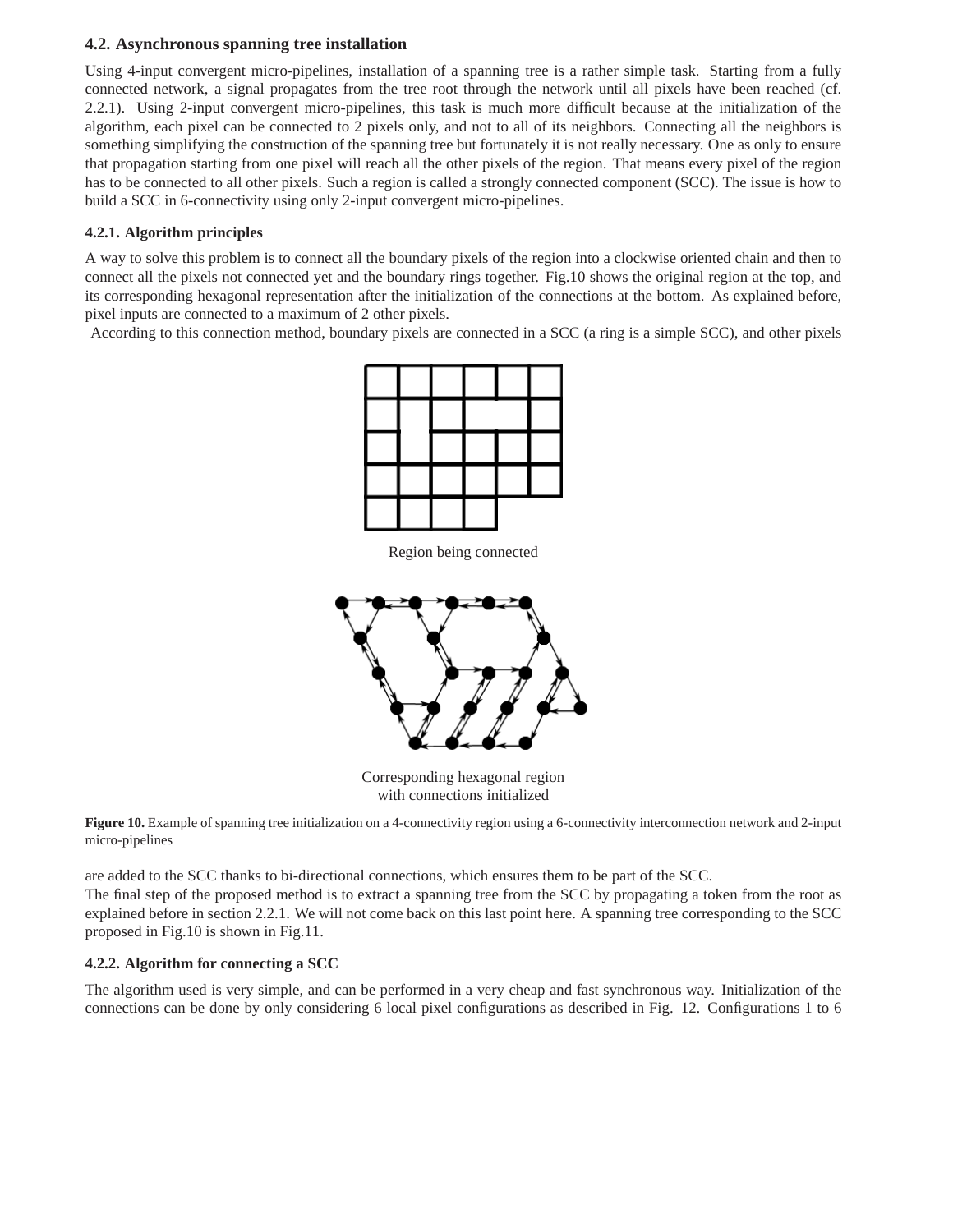

Figure 11. Example of spanning tree obtained on a 4-connectivity region using a 6-connectivity interconnection network and 2-input micro-pipelines

are used for connecting boundary pixels. Configurations 5 and 6 also allow to connect all other pixels diagonally. In the different configurations of Fig. 12, the pixel to connect is double-circled. Black pixels are pixels belonging to the region while white ones are pixels outside the region.

An important fact is the non-isotropy of the local transformation. Configuration 5 and 6 are not rotated versions of configurations 1 and 2 or 3 and 4. This is a consequence of mapping a 4-connectivity square mesh onto an hexagonal network. Instead of configurations 5 and 6, using a  $2\pi/3$  rotated versions of configurations 1 and 2 would lead to connect diagonal configurations of pixels not connected in a 4-connectivity squared mesh. Actually, the diagonal connection, not present in 4-connectivity, is used here for establishing all the non-boundary connections.



**Figure 12.** Local configuration for SCC initialization

#### **4.2.3. Validity of the algorithm**

Having presented the principles and operation of the algorithm, let's demonstrate its validity. By construction, all pixels of a same region are connected into one SCC. The only point to check is that pixel inputs do not have to be connected to more than 2 neighbor pixels, to allow the use of 2-input convergent micro-pipelines.

As shown in Fig.12, each configuration sets up one input connection. We have to check that if a pixel neighborhood can only match 2 configurations simultaneously. For this let's consider the mutual exclusions of the configurations. Configuration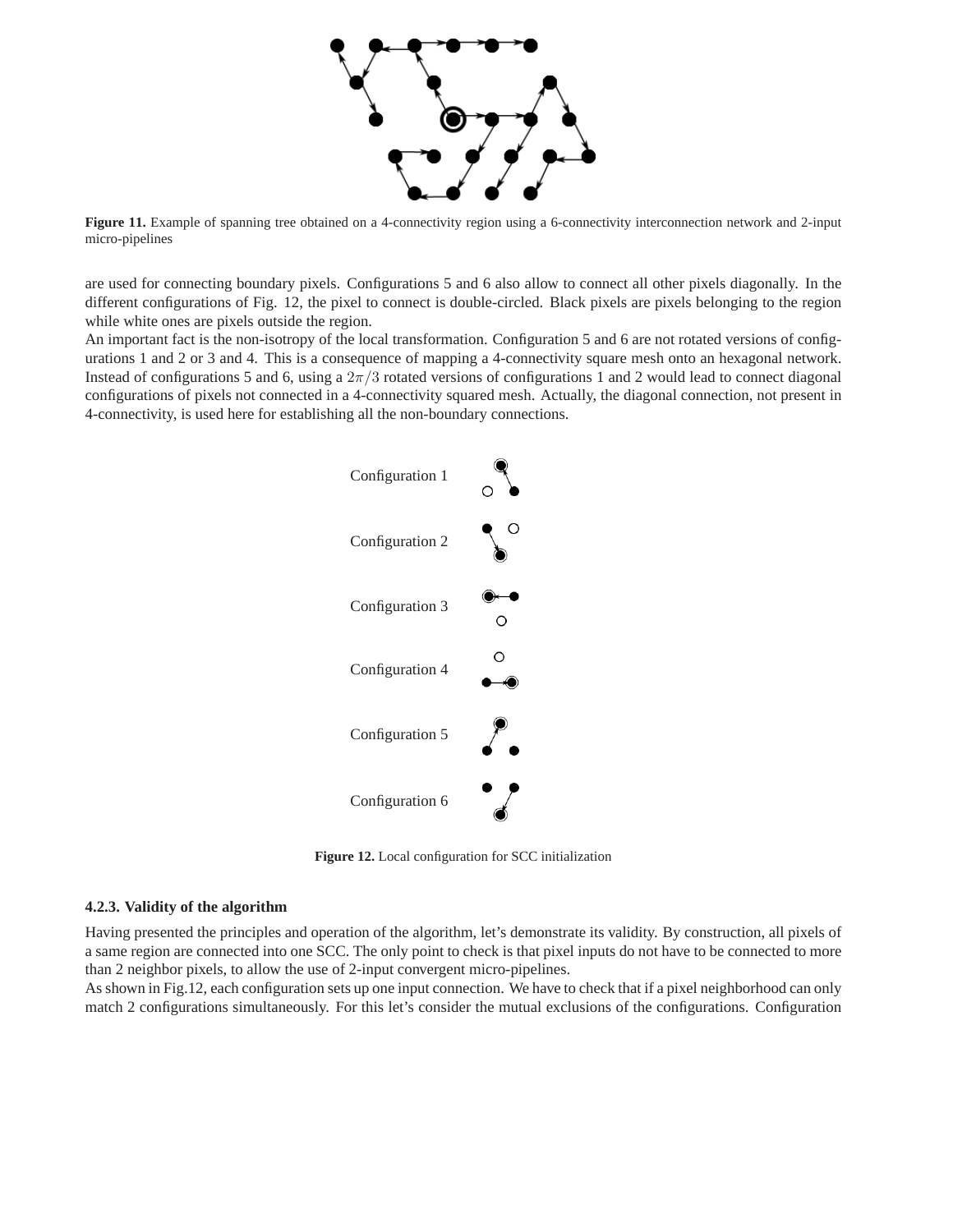1 excludes configuration 3 and 5. Configuration 3 excludes 1 and 5, and configuration 5 excludes 1 and 3. Finally, only one odd-numbered configuration can be true at a time. It is the same for even configurations : just mirror odd configurations. Only one even configuration can be true for a given neighborhood. There are no exclusions between odd and even configurations. Finally, a pixel neighborhood can only match one even and one odd configuration. That means a maximum of 2 configurations can be valid at a time, and at most 2-input connections will be set-up in the pixel.

#### **4.2.4. Performance of the algorithm**

The proposed algorithm for initializing the SCC can be performed very efficiently in a synchronous non-iterative way. This allows using this algorithm on a massively parallel synchronous machine having only limited resources for synchronous computation. There is no hardware dedicated to the spanning tree initialization task, which means that the reduction of hardware cost due to the use of 2-input convergent micro-pipelines does not imply additional costs for installing the spanning tree. The synchronous hardware used is the same as the one used for local computations such as token elimination (cf. 3.1).

# **4.3. Hardware reduction**

Using 6-connectivity connections over a squared mesh allows to limit the hardware cost of asynchronism to one 2-input convergent micro-pipeline in each pixel plus programmable connections. The cost of a 2-input convergent micro-pipeline is 26 transistors, to be compared with 52 transistors for a 4-input convergent micro-pipeline. However, the required number of programmable connections increases : 2 out of 6 neighbors have to be connected at a time. Consequently, the minimal number of needed programmable connections is 5 connections for each input. Total number of transistors used for programmable connections is now 10 transistors, instead of 4 transistors when using 4-input convergent micro-pipelines. The additional cost is 6 transistors. Finally, 20 transistors are saved in each pixel by using a 6-connectivity topology. This leads to a reduction of 37% of the hardware expense.

The corresponding circuit has been validated by SPICE simulation. Fig.13 shows the convergence of token described in 3. Input tokens arrive by  $R11$  and  $R12$ . Output tokens exits through  $RO$ .



**Figure 13.** 2 input convergent micro-pipeline oscillogram

# **5. CONCLUSION**

Computing sums of pixel data over regions of an image does not require to have an adder in the elementary processor associated to each pixel. Instead, we propose an alternative approach based on convergent micro-pipelines. This concept allows to reduce the number of transistors in the asynchronous part of the pixel by removing sum dedicated hardware, and provides new algorithmic capabilities. Furthermore, we proposed using 6-connectivity topology and 2-input convergent micro-pipelines for reducing even more the hardware cost of asynchronism. A large scale implementation is now on its